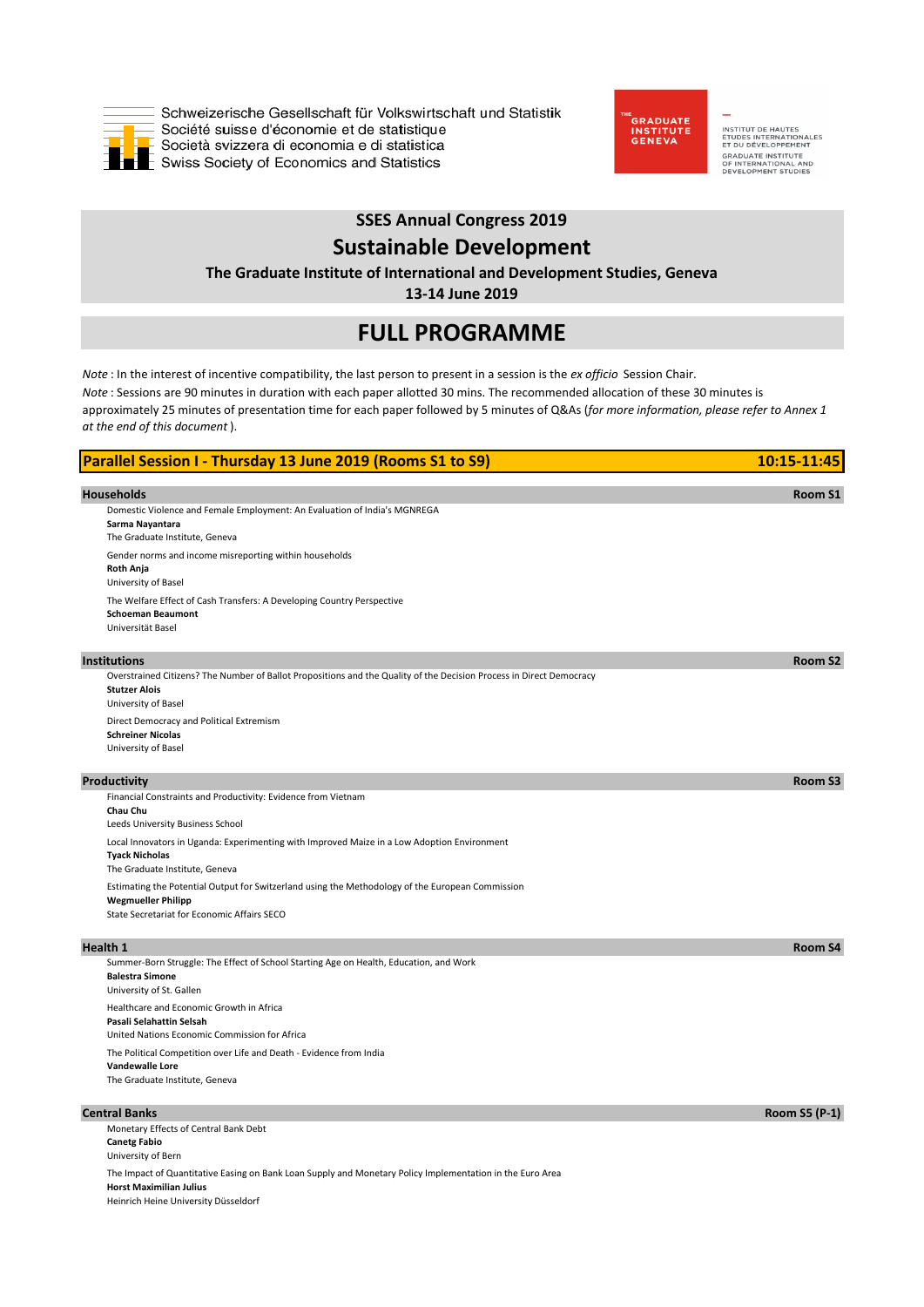### **Labour and Trade Room S7**

How do Political Conflicts Dampen Economic Exchange? Evidence from an Exogenous Shock to the China-Japan Relation **Ouyang Difei** University of Geneva Taking Empowerment Seriously: Evidence from Morocco **Morgandi Nestor Alejandro** The Graduate Institute, Geneva

How Can Taxes Help Ensure a Fair Globalization? **Merola Rossana** International Labour Organization

# **Invited Session I: Trade and Sustainable Development Room S8**

Business and Human Trafficking: A Social Connection and Political Responsibility Model **Judith Schrempf-Stirling** University of Geneva Revisiting the Drivers of US Labour Market Polarization **Victor Stolzenburg** World Trade Organisation Global Value Chains and Child Labor **Marcelo Olarreaga** University of Geneva

Inequality, Openness, and Growth Through Creative Destruction **Jäggi Adrian** Universität St. Gallen Economic Growth, Sectoral Structures, and Environmental Methane Footprints **Oberdabernig Doris** University of Bern From Local to Global: A Unified Theory of Public Basic Research **Schetter Ulrich** Universität St. Gallen

| Plenary Session I - Thursday 13 June 2019 (Auditorium Ivan Pictet)        | 12:30-13:30   |
|---------------------------------------------------------------------------|---------------|
| The Emergence of Hierarchies and States: Productivity vs. Appropriability |               |
| <b>Omer Moav</b>                                                          |               |
| University of Warwick                                                     |               |
|                                                                           |               |
| Parallel Session II - Thursday 13 June 2019 (Rooms S1 to S9)              | $14:15-15:45$ |

### **Econometric and Statistical Methods 1 Room S1 Room S1**

Bayesian Forecast Reconciliation **Eckert Florian** KOF Swiss Economic Institute Modified Causal Forests for Estimating Heterogeneous Causal Effects **Lechner Michael** University of St. Gallen Testing the Binomial Fixed Effects Logit Model **Lin Xu** University of Zurich

Hit Them in the Wallet! An Analysis of the Indian Demonetization as a Counter-Insurgency Policy **Nathalie Monnet** The Graduate Institute, Geneva The Rise of Radicalism: Self-Serving Leadership and Asymmetric Information **Chen Heng** The University of Hong Kong

The Impact of Drought on Human Capital in Rural India **Joshi Kuhu** International Food Policy Research Institute The Complementary Effect of Organizational Practices and Workers' Type of Education **Pusterla Filippo** KOF Economic Institute ETH Estimating the Returns to Educational Mismatch with Panel Data: The Role of Unobserved Heterogeneity Revisited **Pecoraro Marco** University of Neuchâtel

**Growth Room S9**

**Conflict Room S2**

**Education Room S3**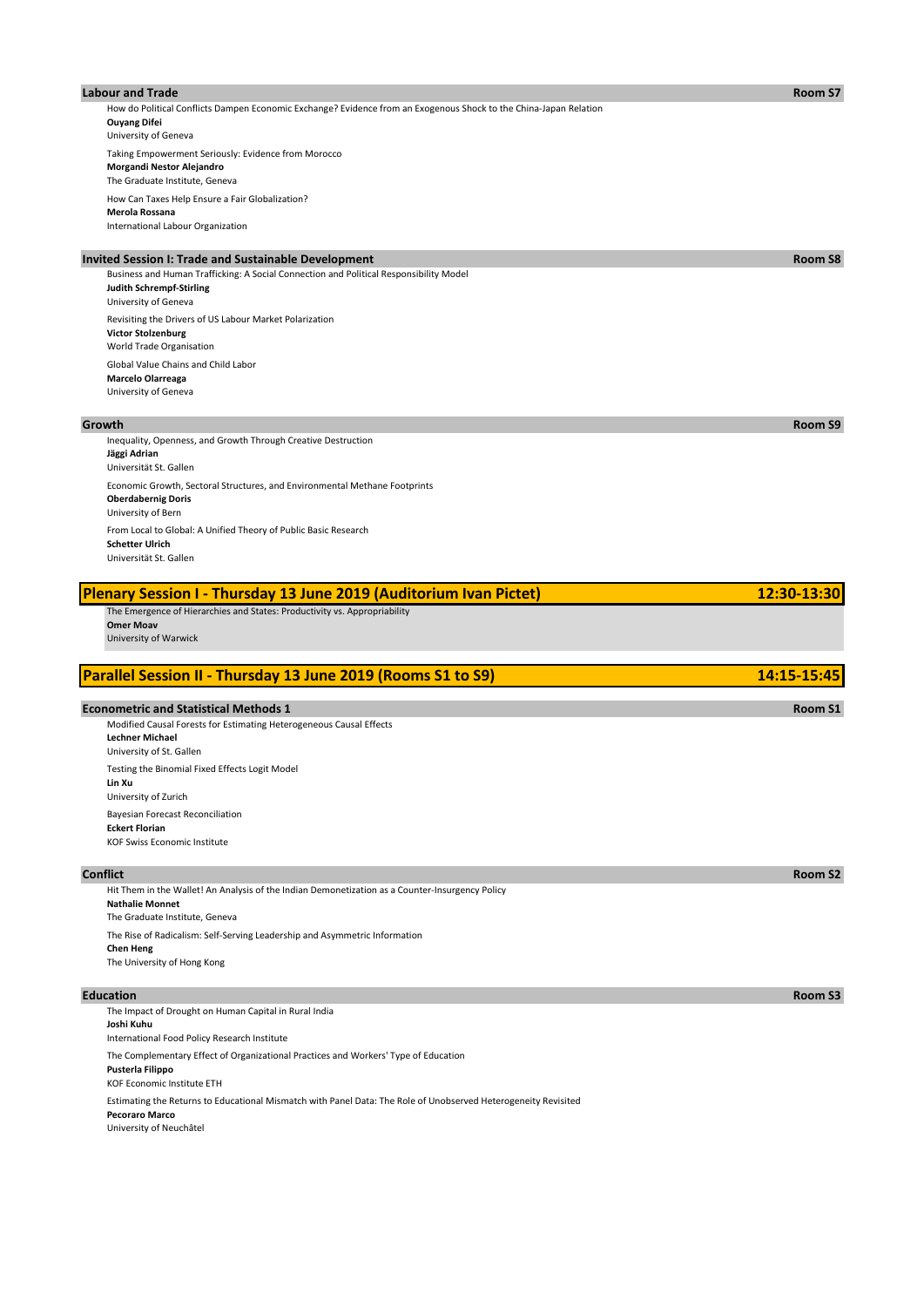### **Environmental Economics 1 Room S4**

Creative Destruction or Destructive Creation? Effects of Floods on Firms in India **Hossain Farzana** Policy Uncertainty and the Transition to Clean Technologies **Nowzohour Laura** The Graduate Institute, Geneva The Impact of Electric Vehicle Charging Infrastructure on Electric Vehicle Adoption: Evidence from Norway **van Dijk Jeremy** Université de Neuchâtel

University of Melbourne

Do IFIs Make a Difference? The Impact of EIB Lending Support for SMEs in Central and Eastern Europe During the Global Financial Crisis **Gereben Aron** Corporate Debt, Capital Flows, and International Business Cycles **Trani Tommaso** Universidad de Navarra Global European Banks and Dollar (Co-)Dependence: How Housing Markets Became Internationally Synchronized **Raabe Alexander** The Graduate Institute, Geneva

European Investment Bank

### **Experimental Economics 1 Room S6** Be Positive and See Yourself Burdened with Debt? The Effect of Biased Expectations on (Over)-Indebtedness **Klühs Theres** University of Hannover The Impact of Discrimination on Redistributive Preferences and Productivity: Experimental Evidence from the United States **Tetteh-Baah Samuel Kofi** ETH Zürich

Why Don't People Demand More Redistribution? The Role of Equality, Equity and Efficiency **Guenther Isabel** ETH Zürich

## **Economic History Room S7**

Swiss Cash Demand: The Twentieth Century and Beyond **Assenmacher Katrin** European Central Bank Unrestricted and Regulated Free Banking. The Case of Switzerland Reinterpreted **Herger Nils** Study Center Gerzensee The Wealth-Income-Ratio in Switzerland, 1900–2017 **Baselgia Enea** University of St. Gallen

## **Monetary Policy 1 Room S8**

What Drives the FOMC's Dot Plots? **Stuart Rebecca** Central Bank of Ireland On the Special Role of Deposits for Long-Term Lending **Perazzi Elena** University of Lausanne Money, Inflation and the Financial Crisis: The case of Switzerland **Reynard Samuel** Swiss National Bank

Distance(s) and the Volatility of International Trade(s) **Tille Cédric** The Graduate Institute, Geneva The Common Currency Effect on International Trade: Evidence from a Natural Experiment **Vicquery Roger** London School of Economics Do FTAs Create Trade? Evidence from Detailed Swiss Data **Legge Stefan** Universität St. Gallen

**Capital Flows Room S5 (P-1)**

**Trade 1 Room S9**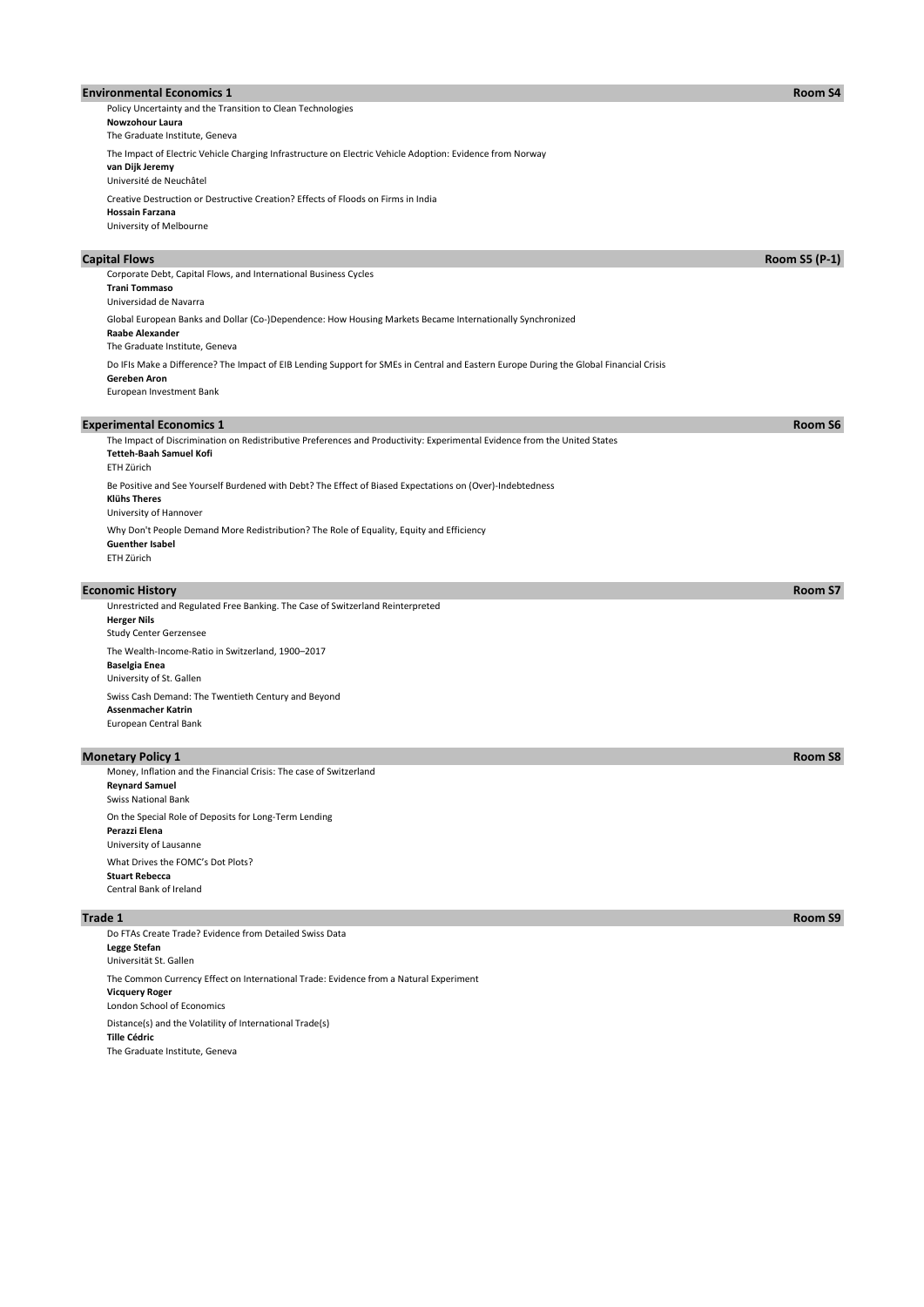# **Parallel Session III - Thursday 13 June 2019 (Rooms S1 to S9) 16:16 18:16 17:45**

| Gender 1                                                                                                                                              | <b>Room S1</b>       |
|-------------------------------------------------------------------------------------------------------------------------------------------------------|----------------------|
| From Housewives to Employees? How Mandatory Kindergarten Affects Mothers' Labour Force Supply                                                         |                      |
| <b>Gangl Selina</b>                                                                                                                                   |                      |
| University of Fribourg                                                                                                                                |                      |
| The Impact of a Conditional Cash Transfer Program on Household's Fertility Choices in India                                                           |                      |
| Javadekar Sayli<br>University of Geneva                                                                                                               |                      |
| Women Leaving the Playpen: The Emancipating Role of Female Suffrage                                                                                   |                      |
| Slotwinski Michaela                                                                                                                                   |                      |
| Universität Basel                                                                                                                                     |                      |
|                                                                                                                                                       |                      |
| Theory                                                                                                                                                | Room S2              |
| Signaling Quality Through Visibility<br>Krähenmann Philemon                                                                                           |                      |
| University of St. Gallen                                                                                                                              |                      |
| Screening by Mode of Trade                                                                                                                            |                      |
| Beccuti Juan                                                                                                                                          |                      |
| University of Bern                                                                                                                                    |                      |
| Partial Verifiability Induced Contests                                                                                                                |                      |
| Strimbu Octavian<br>University of Neuchâtel                                                                                                           |                      |
|                                                                                                                                                       |                      |
| <b>Institutions and Taxation</b>                                                                                                                      | Room S3              |
| Tax Evasion in Multi-Layer Tax Structure: An Empirical Investigation                                                                                  |                      |
| <b>Vincent Rose</b>                                                                                                                                   |                      |
| Maastricht University and Université Clermont-Auvergne (CERDI-CNRS)                                                                                   |                      |
| The Effect of Fiscal Performance on the Re-Election Results of Finance Ministers<br><b>Buchs Aurélia</b>                                              |                      |
| <b>IDHEAP</b>                                                                                                                                         |                      |
| Spatial Tax Enforcement Spillovers: Evidence from South Africa                                                                                        |                      |
| <b>Strohmaier Kristina</b>                                                                                                                            |                      |
| University of Tübingen                                                                                                                                |                      |
|                                                                                                                                                       | Room S4              |
| <b>Entrepreneurship and Financial Access</b><br>If At First You Don't Succeed Contagion Effects of (Serially) Defaulting Board Members in Switzerland |                      |
| <b>Garzoli Matteo</b>                                                                                                                                 |                      |
| Università della Svizzera italiana and SFI                                                                                                            |                      |
| Born To Be an Entrepreneur? How Cultural Origin Affects Entrepreneurship                                                                              |                      |
| Erhardt Katharina                                                                                                                                     |                      |
| ETH Zürich                                                                                                                                            |                      |
| Financial Access under the Microscope<br><b>Presbitero Andrea</b>                                                                                     |                      |
| International Monetary Fund                                                                                                                           |                      |
|                                                                                                                                                       |                      |
| Trade 2                                                                                                                                               | <b>Room S5 (P-1)</b> |
| The Impact of Bilateral Aid on the Donor Exports: Empirical Evidence for Switzerland                                                                  |                      |
| Lopez Luciano<br>Ecole Hôtelière de Lausanne                                                                                                          |                      |
| Protection for Sale with Price Interactions and Incomplete Pass-Through                                                                               |                      |
| Marvasi Enrico                                                                                                                                        |                      |
| University of Florence                                                                                                                                |                      |
| What Bang for the Buck? Export Promotion and Trade Extensive Margin                                                                                   |                      |
| De Falcis Eleonora                                                                                                                                    |                      |
| <b>ITC</b>                                                                                                                                            |                      |
| Health 2                                                                                                                                              | Room S7              |
| Home Ownership as Self-Insurance for Long-Term Care - A Dynamic Simulation Analysis                                                                   |                      |
| <b>Hofmann Maurice</b>                                                                                                                                |                      |
| University of Würzburg                                                                                                                                |                      |
| The Effect of Colorectal Cancer Screening Coverage Required by US State Laws                                                                          |                      |
| Jovanoski Nikola<br>University of Basel                                                                                                               |                      |
| Using Machine Learning to Predict Health Insurance Enrolment and Take-Up of Health Services: Evidence from Tanzania and Ghana                         |                      |
| Durizzo Kathrin                                                                                                                                       |                      |
| ETH Zürich<br>$\sim$<br>$\sim$                                                                                                                        |                      |
| $\sigma_{\rm{eff}}=0.1$<br>$\sim$ $\sim$<br>$\alpha$ , and $\alpha$ , and $\alpha$<br>$\sim$                                                          |                      |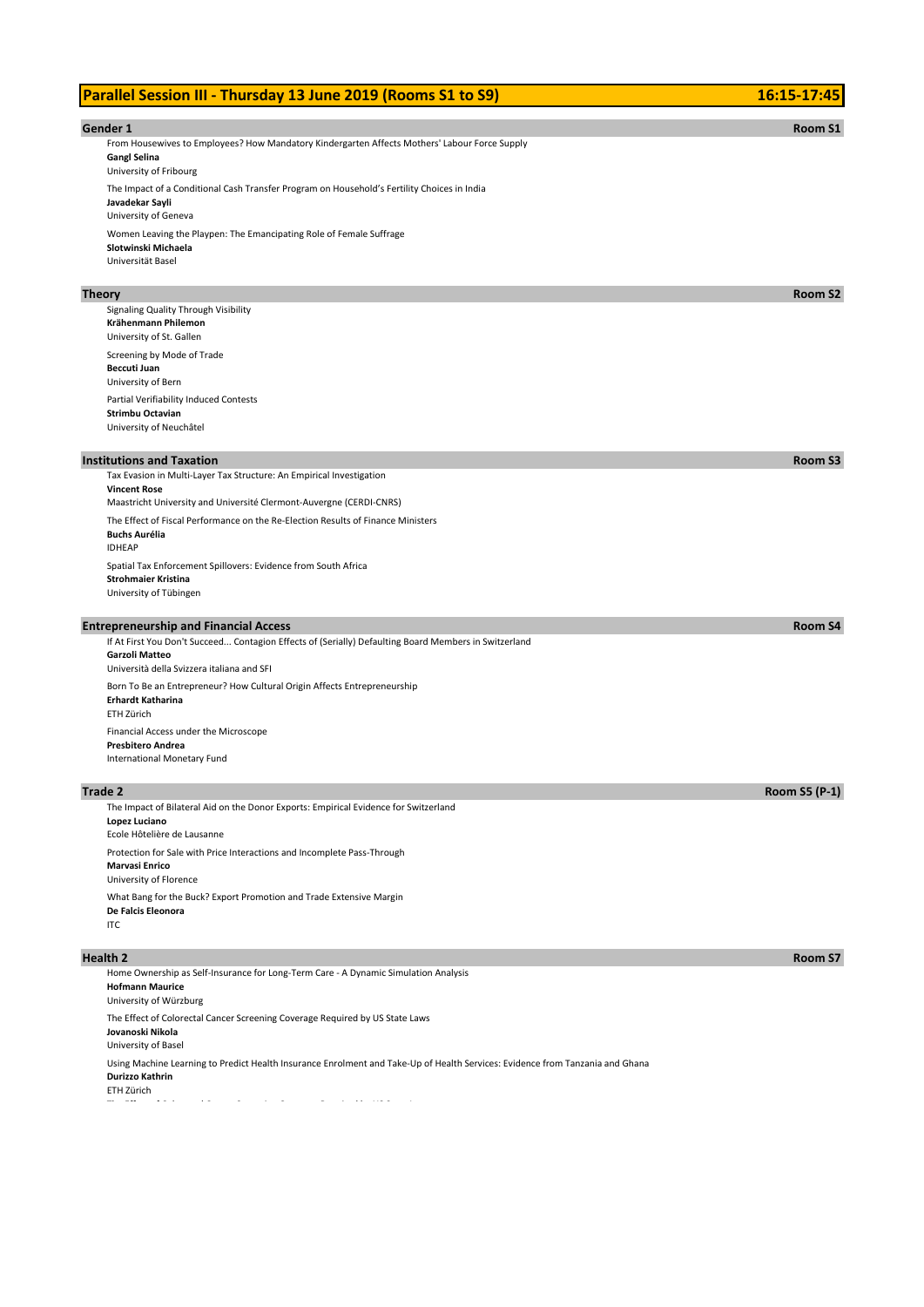| <b>Field Experiments</b>                                                                                                                                | Room S8 |
|---------------------------------------------------------------------------------------------------------------------------------------------------------|---------|
| The Effects of Gender and Parental Occupation in the Apprenticeship Market: An Experimental Evaluation<br><b>Fernandes Ana</b><br>Berner Fachhochschule |         |
| Cheap Search, Picky Workers? Evidence from a Field Experiment<br><b>Mayr Harald</b><br>ETH Zürich                                                       |         |
| Contemporaneous and Post-Program Impacts of a Public Works Program: Evidence from Côte d'Ivoire<br><b>Premand Patrick</b><br>World Bank and ETH Zurich  |         |
| <b>Financial Markets 1</b>                                                                                                                              | Room S9 |
| The Impact of Heterogeneous Signals on Stock Price Predictability in a Rational Expectations Model<br><b>Winter Christoph</b><br>University of Basel    |         |
| Bubble Extraction in the US Stock Market<br><b>Martinez Oscar</b>                                                                                       |         |

University of Lausanne Carry Trade and Forward Premium Puzzle from the Perspective of a Safe-Haven Currency **Nitschka Thomas**

Swiss National Bank

| <b>Plenary Session II - Thursday 13 June 2019 (Auditorium Ivan Pictet)</b> | 18:00-19:00 |
|----------------------------------------------------------------------------|-------------|
| Similarity, Difference and Conflict                                        |             |
| Debrai Rav                                                                 |             |
| New York University                                                        |             |

\*\*\*

| Parallel Session IV - Friday 14 June 2019 (Rooms S1 to S9)                                                                                               | 08:45-10:15         |
|----------------------------------------------------------------------------------------------------------------------------------------------------------|---------------------|
| <b>Environmental Economics 2</b>                                                                                                                         | Room S1             |
| Energy Efficiency Investments in Buildings: Empirical Evidence on the Marginal Cost of CO2 Abatement<br><b>Lang Ghislaine</b><br>University of Neuchâtel |                     |
| Endogenous Energy Efficiency Improvement of Large-Scale Refurbishment in The Swiss Residential Building Stock<br><b>Arzoyan Sergey</b><br>EPFL           |                     |
| Command-and-Control Versus Carbon Trading in Switzerland<br><b>Hintermann Beat</b><br>University of Basel                                                |                     |
| <b>Experimental Economics 2</b>                                                                                                                          | Room S <sub>2</sub> |
| Information Effects and Market Power in a Multi-Unit Auctions: Theory and Empirical Evidence<br><b>Hefti Andreas</b><br>University of Zurich             |                     |
| Breaking Up: Experimental Insights into International Economic (Dis)Integration<br><b>Hohl Lukas</b><br>Universität Basel                                |                     |
| Trigger-Happy or Precisionist? On Demand for Signal Quality in a Noisy Social Dilemma Game<br><b>Nicklisch Andreas</b><br>HTW Chur                       |                     |
| <b>Health 3</b>                                                                                                                                          | Room S3             |
| Tobacco Sales Prohibition and Teen Smoking<br><b>Meier Armando N.</b><br>University of Chicago                                                           |                     |
| Medical Marijuana Laws and Mental Health in the United States<br><b>Odermatt Reto</b><br>University of Basel                                             |                     |
| Trade 3                                                                                                                                                  | Room S4             |
| Which Factors Determine the Utilization of Preferential Tariff Rates?                                                                                    |                     |

Currency Appreciation, Distance to Border and Price Changes: Evidence from Swiss Retail Prices **Foellmi Reto** University of Basel **Stefan Legge** Universität St. Gallen Global Value Chain Trade along the Belt and Road and Projects Allocation **Marvasi Enrico** University of Florence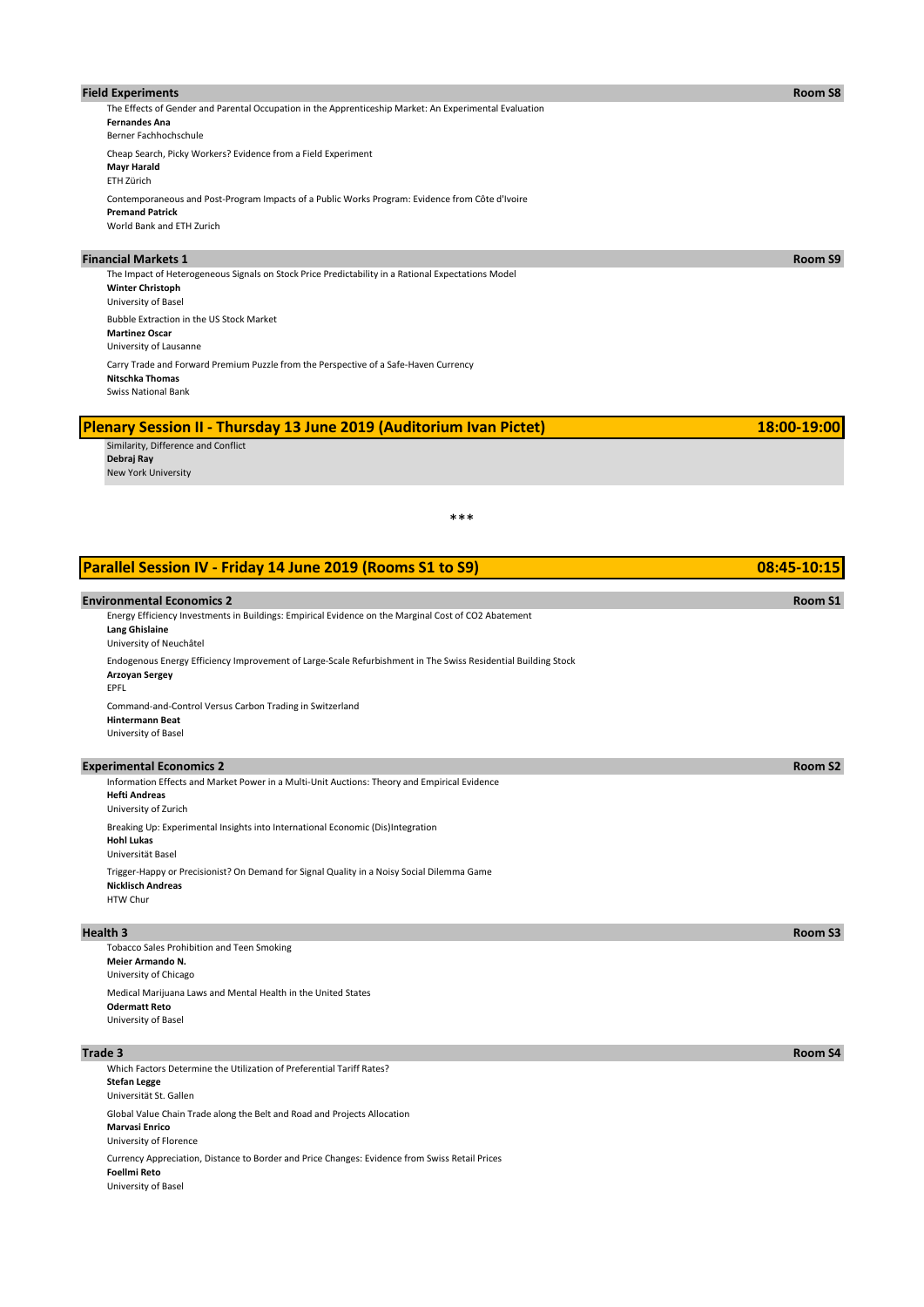### **Econometric and Statistical Methods 2 Room S5 (P-1) Room S5 (P-1) Room S5 (P-1)**

Saddlepoint Techniques for Spatial Panel Data Models **Jiang Chaonan** University of Geneva Multiple Imputation Techniques: An Application to Swiss Value-Added Data **Tissot-Daguette Benjamin** University of Neuchâtel Time-Varying Risk Premia in Large International Equity Markets **Chaieb Ines**

University of Geneva

## **Colonisation and Migration Room S7 Financial Markets 2 Room S8** Quantifying Relative Importance of Financial Markets as Shock Propagators in the Swiss Economy **Uluceviz Erhan** Gebze Technical University, Turkey From Telegraphs to Space: Transport Infrastructure, Development and Deforestation in the Amazon **Laudares Humberto** The Graduate Institute, Geneva Network Size and Temporary Migration **Bahure Vikram** University of Geneva Economic Drivers of Family Reunification in a Context of International Migration **Viné Rémi** The Graduate Institute, Geneva

Deposit Insurance and Financial Integration in the Eurozone: a DSGE Model **Dubois Corinne** University of Fribourg Cultural Biases in Equity Analysis **Pursiainen Vesa** The University of Hong Kong

### **Labour and Macroeconomic Policies Room S9**

Structural Determinants of Hours Worked in EU New Member States: The Role of Taxation **Velasquez Agustin** The Graduate Institute, Geneva Do Structural Reforms Instill Confidence? **Waelti Sebastien** Swiss National Bank Dual Labor Margins and Taxes in the Advanced Economies: A Macroeconomic Perspective **Mukherjee Rahul** The Graduate Institute, Geneva

| Parallel Session V - Friday 14 June 2019 (Rooms S1 to S9) | 10:45-12:15 |
|-----------------------------------------------------------|-------------|
|-----------------------------------------------------------|-------------|

### **Econometric and Statistical Methods 3 Room S1 Room S1**

Identification of Causal Mechanisms Based on Between-Subject Double Randomization Designs **Wunsch Conny** Estimating the Heterogeneous Impact of the Free Movement of Persons on Relative Wage Mobility **Naguib Costanza** University of St. Gallen

Universität Basel

### **Illegal Behavior and Enforcement Room S2**

Increase in Fines and Enforcer's Behavior: Evidence from Belgrade's Buses **Filimonovic Dragan** University of Basel Explaining Escalating Fines and Prices: The Curse of Positive Selection **Buehler Stefan** Universität St. Gallen

**Gender 2 Room S3**

Mothers at Work in Switzerland: Impact of First Paid Maternity Leave on Mothers' Employment and Earnings **Karunanethy Kalaivani** University of Lausanne Estimating the Conditional Gender Pay Gap: The Role of Omitted Controls **Briel Stephanie** University of Hohenheim The Impact of Service Sector Liberalization on Education: Evidence from India **Nano Enrico** The Graduate Institute, Geneva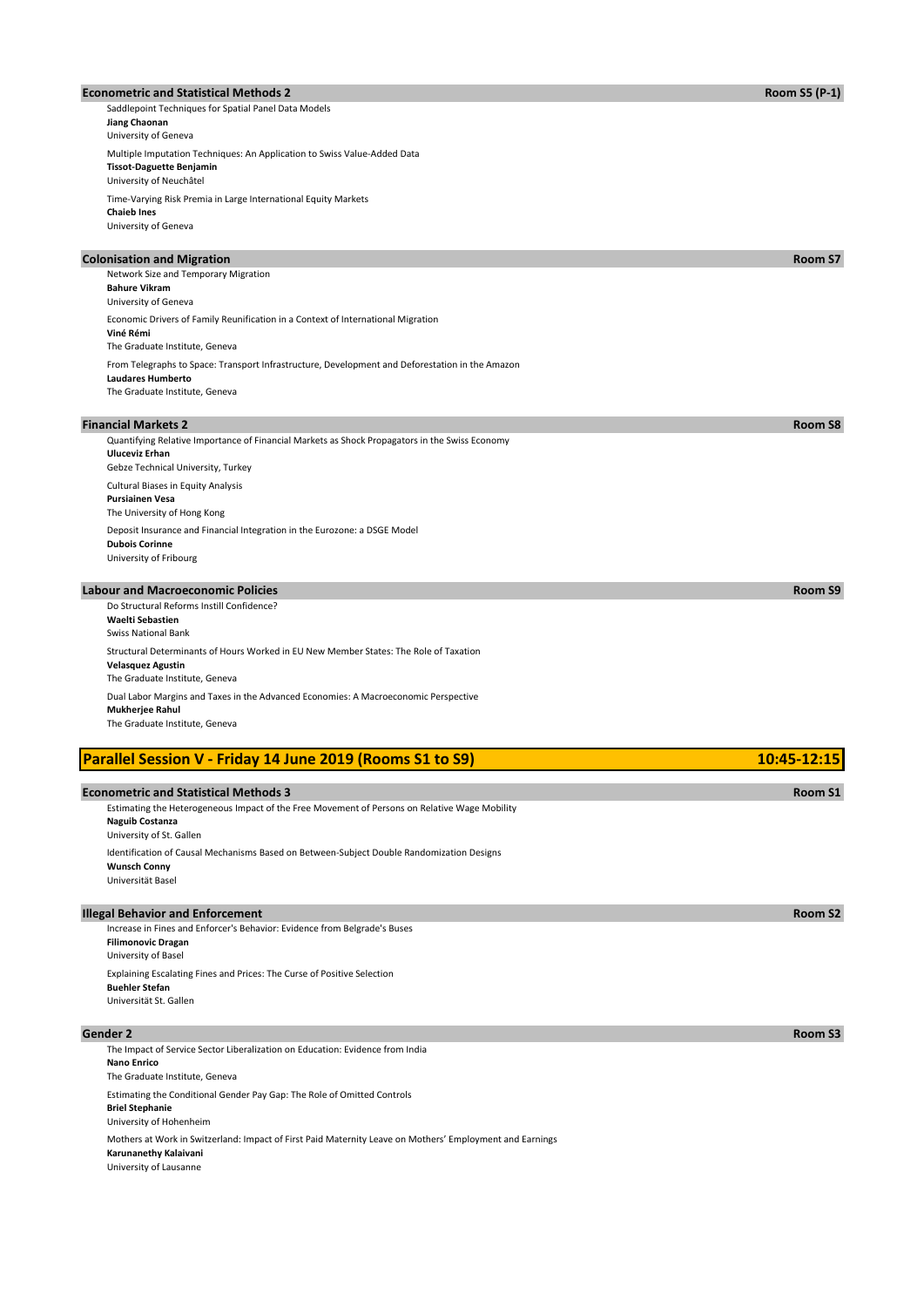| Labour Market Effects of Unemployment Benefits in Mauritius<br>Liepmann Hannah                                                                  |                      |
|-------------------------------------------------------------------------------------------------------------------------------------------------|----------------------|
| International Labour Organization                                                                                                               |                      |
| The Effects of Status Concerns on Labor Markets for Different Types of Workers                                                                  |                      |
| <b>Schottke Alessa Kristin</b><br>Leibniz Universität Hannover                                                                                  |                      |
| Monitoring Recruiters at Work: Determinants of Ethnic Discrimination on an Online Recruitment Platform                                          |                      |
| <b>Kopp Daniel</b>                                                                                                                              |                      |
| KOF Economic Institute ETH                                                                                                                      |                      |
| <b>Monetary Policy 2</b>                                                                                                                        | <b>Room S5 (P-1)</b> |
| Retail Deposits and the Effective Lower Bound                                                                                                   |                      |
| <b>Stettler Christian</b><br>KOF Economic Institute ETH                                                                                         |                      |
| Negative Interest Rates, Deposit Funding and Bank Lending                                                                                       |                      |
| <b>Towbin Pascal</b>                                                                                                                            |                      |
| <b>Swiss National Bank</b><br>Domestic and Global Output Gaps as Inflation Drivers: What Does the Phillips Curve Tell?                          |                      |
| <b>Moessner Richhild</b>                                                                                                                        |                      |
| <b>Bank for International Settlements</b>                                                                                                       |                      |
|                                                                                                                                                 |                      |
| <b>Distribution</b>                                                                                                                             | Room S7              |
| Natural Amenities and the Spatial Distribution of Swiss Income                                                                                  |                      |
| Leuba Joséphine                                                                                                                                 |                      |
| University of Neuchâtel<br>Impact of Natural Disasters on Income Inequality                                                                     |                      |
| <b>Pleninger Regina</b>                                                                                                                         |                      |
| ETH Zurich                                                                                                                                      |                      |
| Invited Session II: The Environment and Sustainable Development                                                                                 | Room S8              |
| Climate Change, Directed Innovation, and Energy Transition: The Long-run Consequences of the Shale Gas Revolution                               |                      |
| <b>David Hemous</b>                                                                                                                             |                      |
| University of Zurich                                                                                                                            |                      |
| Green Finance and Climate Policy<br><b>Julien Daubannes</b>                                                                                     |                      |
| University of Geneva                                                                                                                            |                      |
| Energy Transition with Variable and Intermittent Renewable Electricity Generation                                                               |                      |
| <b>Aude Pommeret</b><br>Université de Savoie                                                                                                    |                      |
|                                                                                                                                                 |                      |
| <b>Experiments and Quasi-Experiments</b>                                                                                                        | Room S9              |
| Weather Shocks and Self-Esteem                                                                                                                  |                      |
| Doku Angela<br>University of Geneva                                                                                                             |                      |
| State-Wide Fragmentation of Television Markets and Political Representation in the US Congress                                                  |                      |
| <b>Balles Patrick</b>                                                                                                                           |                      |
| Universität Basel                                                                                                                               |                      |
| Are Teachers and Learning Software Complements or Substitutes? Evidence from a Randomized Experiment in El Salvador<br><b>Büchel Konstantin</b> |                      |
| University of Bern                                                                                                                              |                      |

**Labour Room S4**

| <b>Plenary Session III - Friday 14 June 2019 (Auditorium Ivan Pictet)</b> | $12:30-13:30$ |
|---------------------------------------------------------------------------|---------------|
| Aspirations, Stereotypes and Educational Choices                          |               |
| Eliana La Ferrara                                                         |               |
| <b>Bocconi University</b>                                                 |               |
|                                                                           |               |

\*\*\*

Note: In the interest of incentive compatibility, the last person to present in a session is the *ex officio* Session Chair